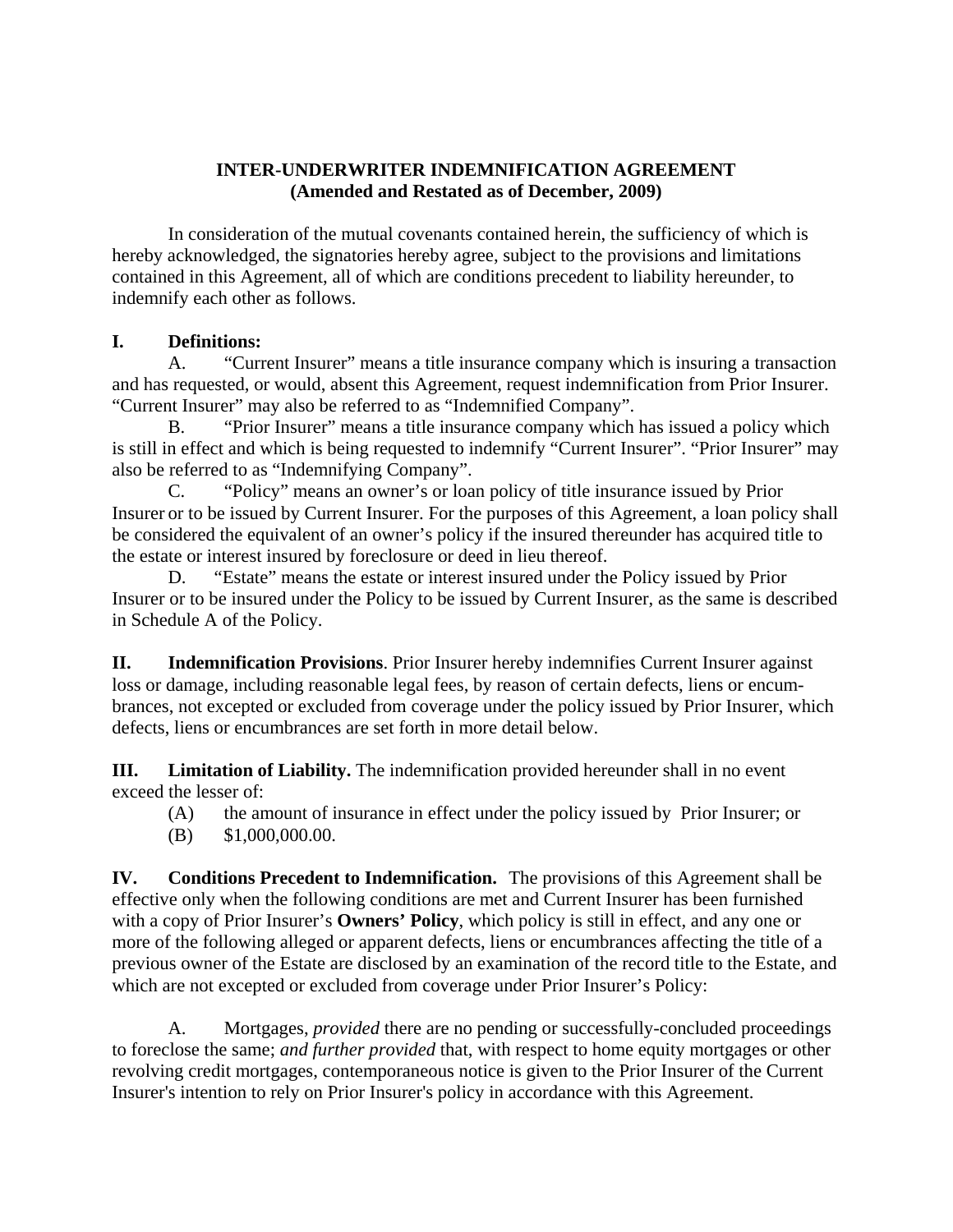B. Judgments, federal tax liens, and any other statutory or common law liens *provided*, *nevertheless*, that in the case of any lien which will not expire in a fixed period of time, contemporaneous notice is given to the Prior Insurer of the Current Insurer's intention to rely on Prior Insurer's policy in accordance with this Agreement.

C. The liens of federal estate taxes, New Jersey estate and transfer inheritance taxes.

 D. Tax sale certificates, *provided* there are no pending or successfully-concluded proceedings to foreclose the same; *and further provided* that contemporaneous notice is given to the Prior Insurer of the Current Insurer's intention to rely on Prior Insurer's policy in accordance with the terms of this Agreement.

E. Marital rights arising in favor of the spouses of record title-holders.

F. Alleged or actual defects or irregularities in judicial proceedings.

 G. Lack of metes and bounds or filed map descriptions, or scriveners' error contained in descriptions, *provided* that the land conveyed may still be identified from the documents themselves.

## **V. Conditions and Stipulations.**

 A. The sole obligation of Prior Insurer arising hereunder is to indemnify Current Insurer against loss arising from matters covered by this Agreement.

 B. The indemnification provisions of this Agreement shall only be operative where the Policy issued by Prior Insurer, by its terms, is still in effect at the time indemnification is sought by Current Insurer.

 C. In the event notice of a claim or a potential claim is received by Current Insurer, Current Insurer shall promptly give notice thereof, in the manner provided elsewhere in this Agreement, to Prior Insurer.

 D. Current Insurer shall preserve evidence in its file of the applicability of indemnification as provided herein and shall furnish same to Prior Insurer with any notice of claim or potential claim as provided elsewhere herein.

E. Nothing contained herein shall be construed to: --

 1. deprive Prior Insurer of any of the rights provided for by the terms of its Policy, including, without limitation, rights of subrogation provided for therein and the right to cure defects in title; or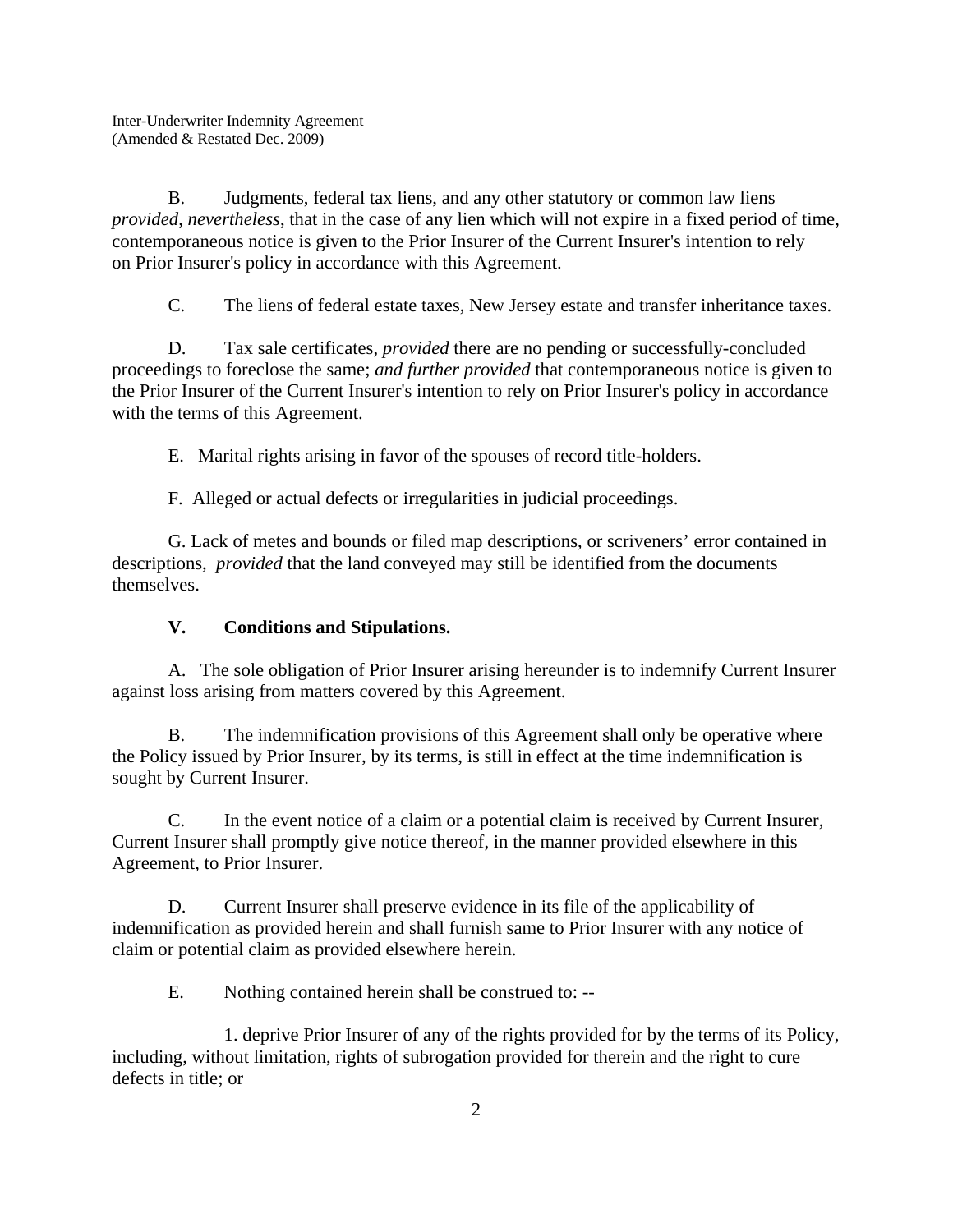2.change the effective date or any of the other terms and conditions of any Policy, or to provide indemnification against defects, liens or encumbrances created or attaching subsequent to the effective date of any Policy; or

 3. prevent Prior Insurer from agreeing, by letter signed by an authorized officer of Prior Insurer, to indemnify Current Insurer against matters not covered by this Agreement; or

 4. prevent Prior Insurer, with respect to any matter not covered by this Agreement, from providing indemnification by means of a writing which incorporates by reference the terms of this Agreement, as if the matter in question had been covered by this Agreement; or

 4. obligate Prior Insurer to take affirmative steps to cure any alleged defect, lien or encumbrance covered by this Agreement, or to reimburse Current Insurer or its insured for attorneys' fees or expenses arising from any matter not covered by this Agreement; or

 5. create any rights in non-parties to this Agreement (including, without limitation, the insured under the policies issued by Prior Insurer or Current Insurer), or to give rise to any claim by a non-party that he, she or it is a third-party beneficiary of this Agreement.

 F. The provisions of this Agreement, as amended, shall only apply to real property situated in the State of New Jersey, unless a signatory expressly elects otherwise by a writing designating such additional states or jurisdictions as it may wish to include. Notice of such election shall be given to the other signatories as provided elsewhere herein.

 G. All notices required to be provided hereunder shall be given in writing by registered or certified mail (return receipt requested), or other form of writing, *provided* sender has proof of delivery thereof, to the address of any business office designated by the recipient in the most recent official directory of the New Jersey Land Title Association [NJLTA], or to such other address which may from time to time be designated by written notice given to the Executive Director of NJLTA.

 H. .Any signatory to this Agreement may withdraw upon giving thirty (30) days' notice. Such withdrawal will affect only matters for which indemnification is sought after the expiration of the notice. Indemnification provided before the expiration of the notice shall not be affected by the withdrawal and shall continue to be effective in accordance with this Agreement. This Agreement shall be open to participation by any title insurance company licensed to do business in New Jersey. A title insurance company executing this Agreement must give simultaneous notice of same to all other participating companies in accordance with  $\P G$  above, except that such notice need not be provided to companies which execute this Agreement within sixty (60) days of the earliest execution date set forth below. All obligations under this Agreement between a company signing this Agreement and any other participating title insurance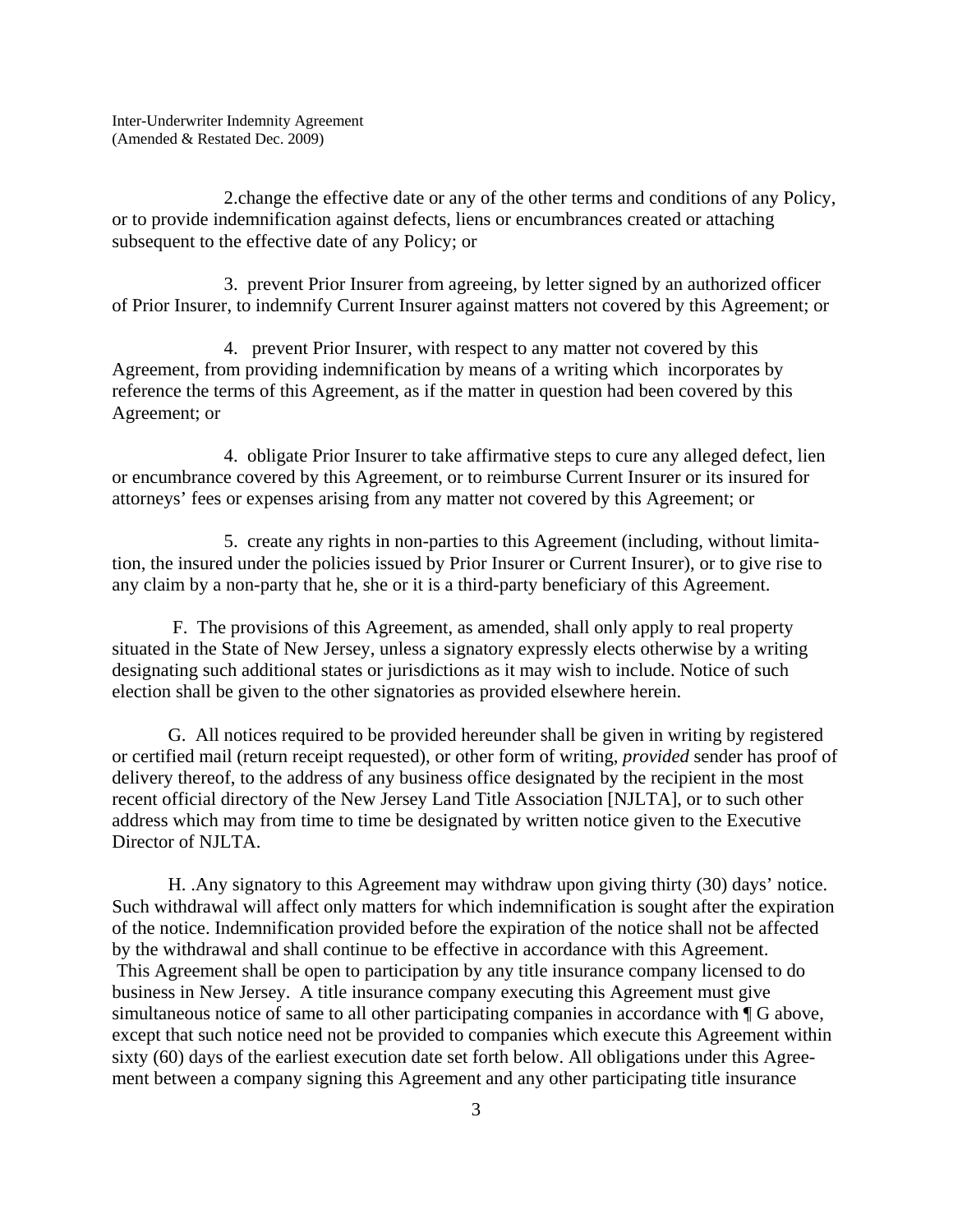Inter-Underwriter Indemnity Agreement (Amended & Restated Dec. 2009)

company shall become effective thirty (30) days after the date on which the signatory company becomes a party to this Agreement, *provided nevertheless*, that this provision shall not apply to any company which has executed the previous version of this Agreement or the First Amendment thereto, in which case this Agreement shall be come effective immediately upon execution.

 I. Any insurer which is a signatory to this Agreement may, by notice sent at any time to another signatory in accordance with ¶ G above, decline to participate in this Agreement as to such other signatory or as to all other signatories. If such notice is sent prior to the effective date of the other company's or companies' participation in this Agreement, then those companies shall have no obligations under this Agreement to each other. If such notice is sent after the effective date of the other company's or companies' participation in this Agreement, then those companies shall have no obligations under this Agreement to each other for any title insurance policies issued after the date of such notice. Notices sent pursuant to this paragraph are required to be sent to only those signatories to this Agreement affected thereby.

 J. Whenever written notice is required to be given under the terms of this Agreement (including, without limitation, notice required under § IV above), the same shall be deemed to be effective upon receipt thereof, *provided, nevertheless*, that recipient shall not be liable for loss occasioned by the failure to give timely notice, but only to the extent that recipient has been prejudiced by its failure to receive such notice prior to the date actually received.

 K. This Agreement supersedes the Agreement previously entered into by the signatories hereto and the First Amendment to said Agreement, except that nothing contained herein shall affect the rights and obligations of the parties with respect to indemnifications provided under the previous Agreement and the First Amendment thereto.

 L. This Agreement shall be effective as to each signatory as of the date executed by such signatory. Within sixty (60) days of the earliest execution date below, an executed copy of this Agreement shall be delivered to all signatory companies.

IN WITNESS WHEREOF, the parties set forth below have executed this Agreement as of dates set forth below.

[Signature Pages to follow]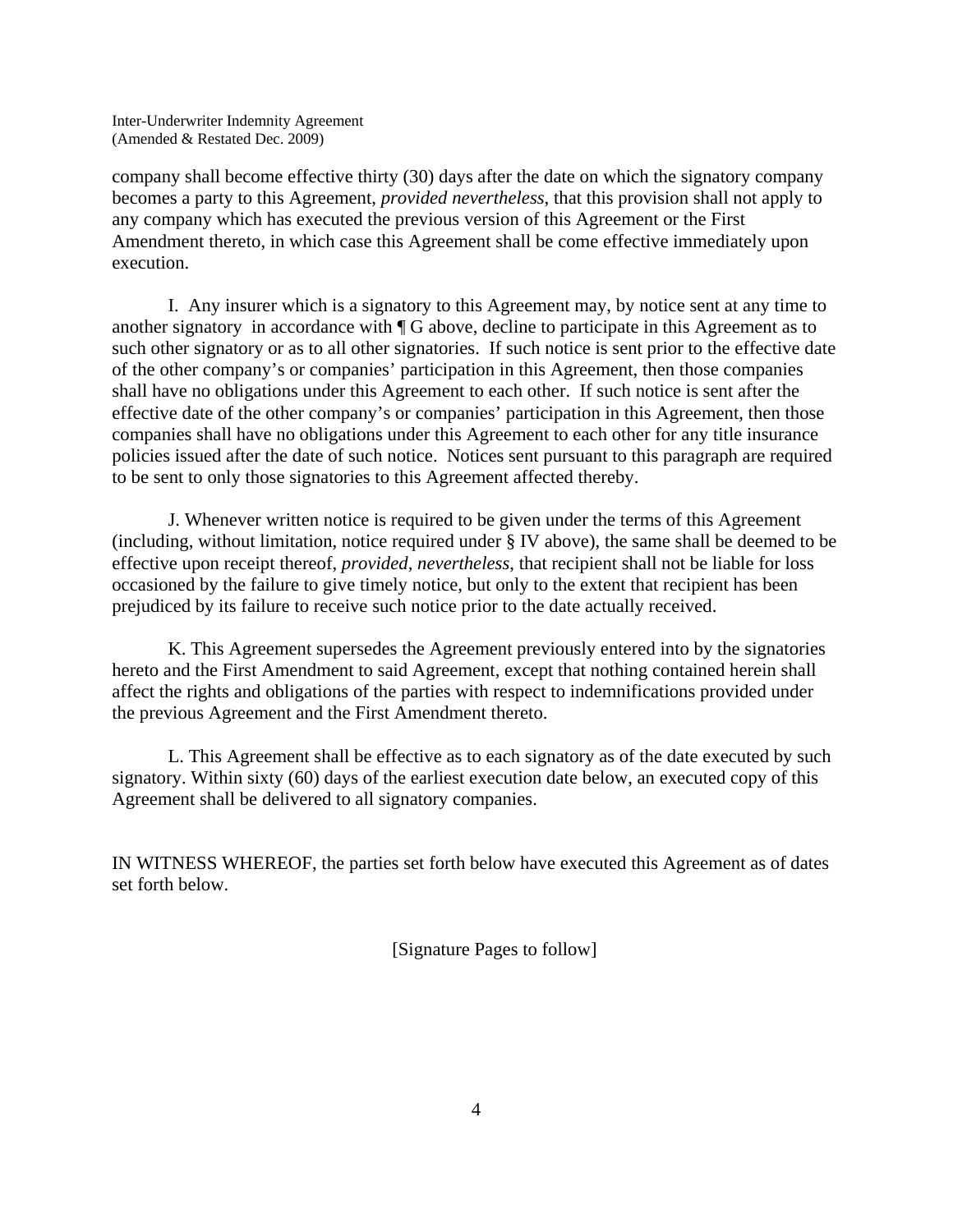INTER-UNDERWRITER INDEMNIFICATION AGREEMENT (Amended and Restated as of December, 2009)

LAWREN **FINEBERG** 

**NAME** 

V.P. & REGIONAL COUNSEL

**TITLE** 

 $\text{DATE:}$  December 11, 2009

ON BEHALF OF THE FOLLOWING COMPANY(IES):

CHICAGO TITLE INSURANCE COMPANY

TICOR TITLE INSURANCE COMPANY

TICOR TITLE INSURANCE COMPANY OF FLORIDA

SECURITY SXEBXRXX UNION TITLE INSURANCE COMPANY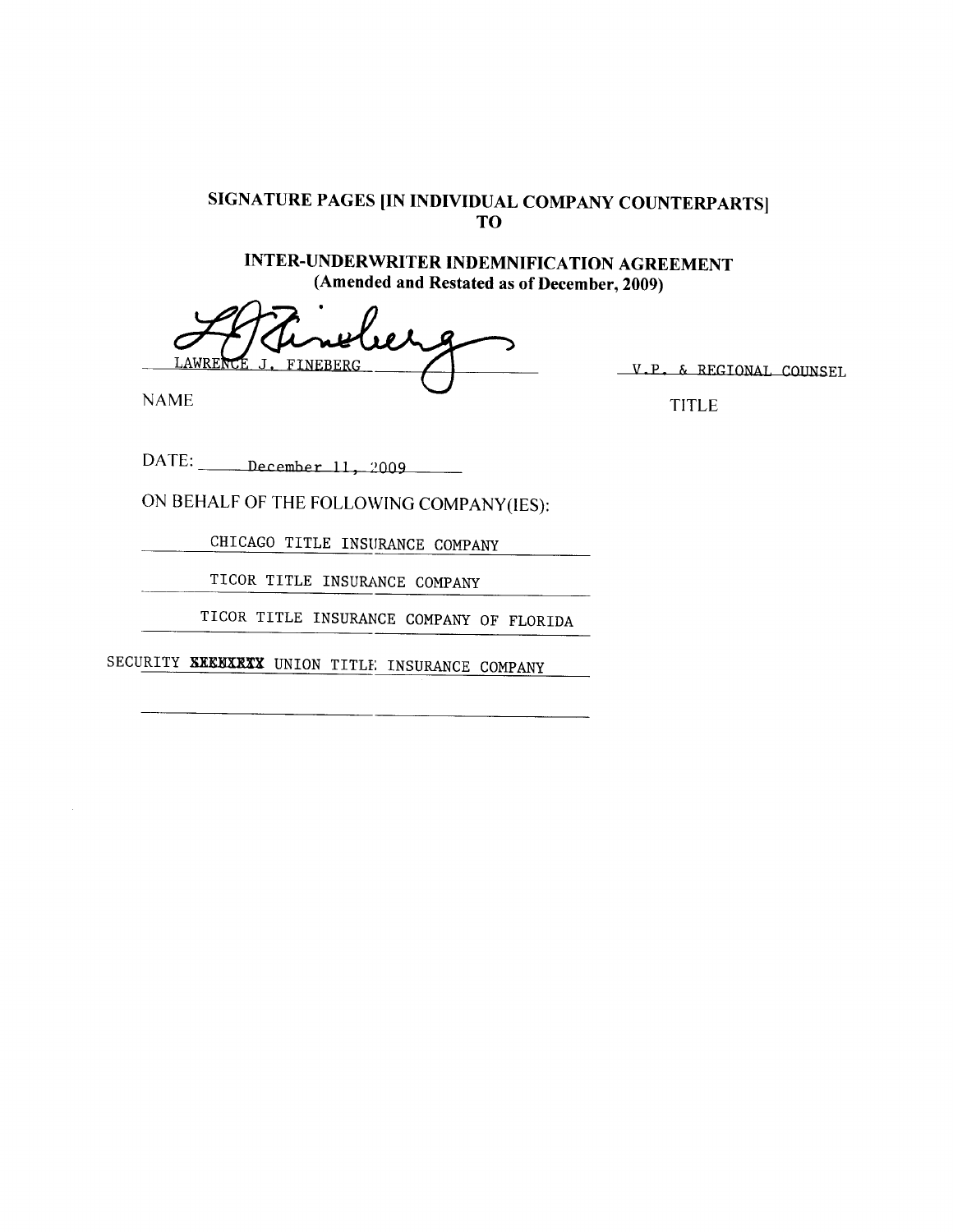**INTER-UNDERWRITER INDEMNIFICATION AGREEMENT** (Amended and Restated as of December, 2009)

CHRISTOPHER<sup>L</sup>P. MARRA

**NAME** 

 $\pmb{\ast}$ 

Vice President **TITLE** 

سمرا

DATE:  $^{December 10, 2009}$ 

FIDELITY NATIONAL TITLE INSURANCE COMPANY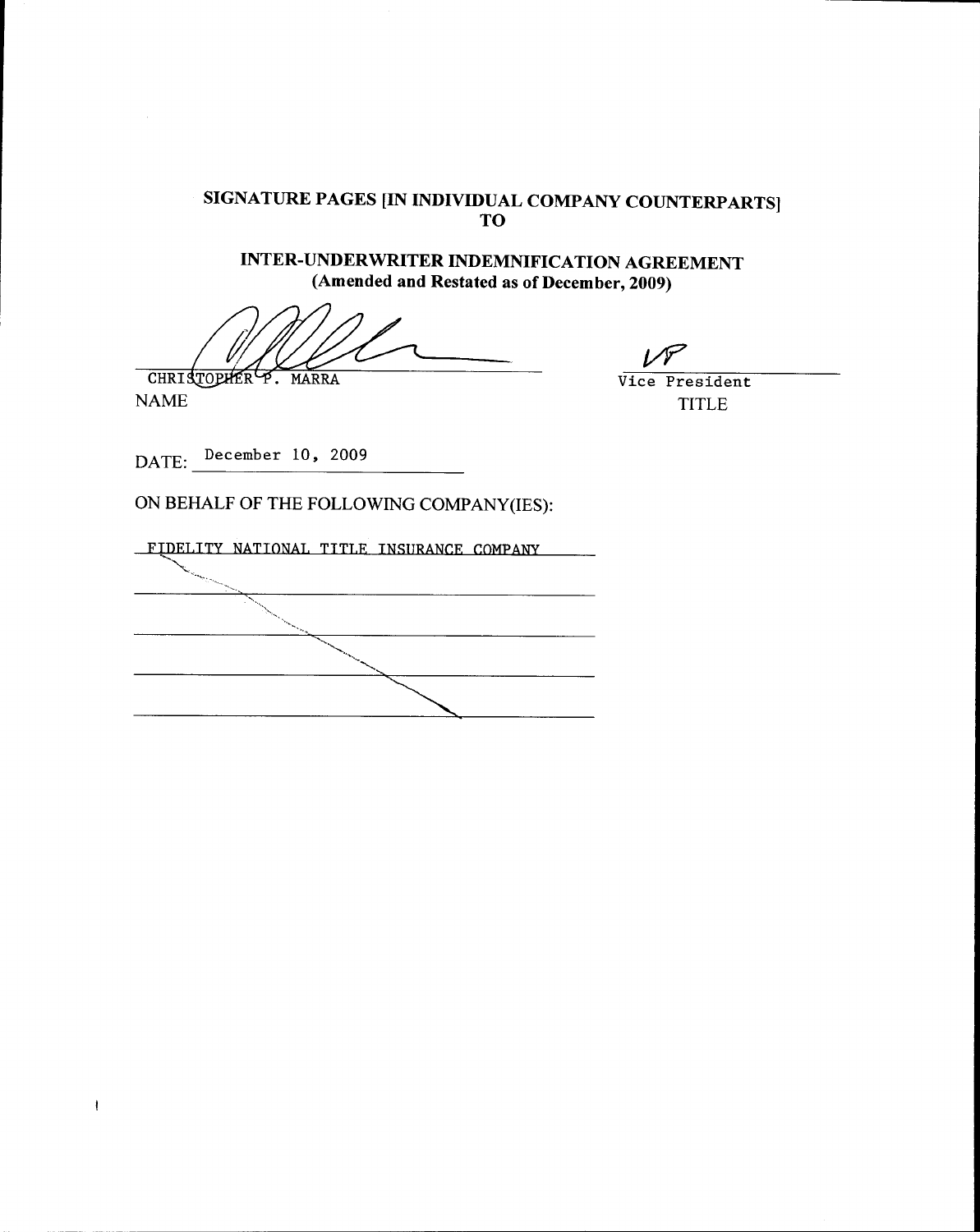**INTER-UNDERWRITER INDEMNIFICATION AGREEMENT** (Amended and Restated as of December, 2009)

Michael W. Murphy

Vice President

**NAME** 

**TITLE** 

DATE: January 20, 2010

ON BEHALF OF THE FOLLOWING COMPANY(IES):

First American Title Insurance Company

United General Title Insurance Company

T.A. Title Insurance Company

Censtar Title Insurance Company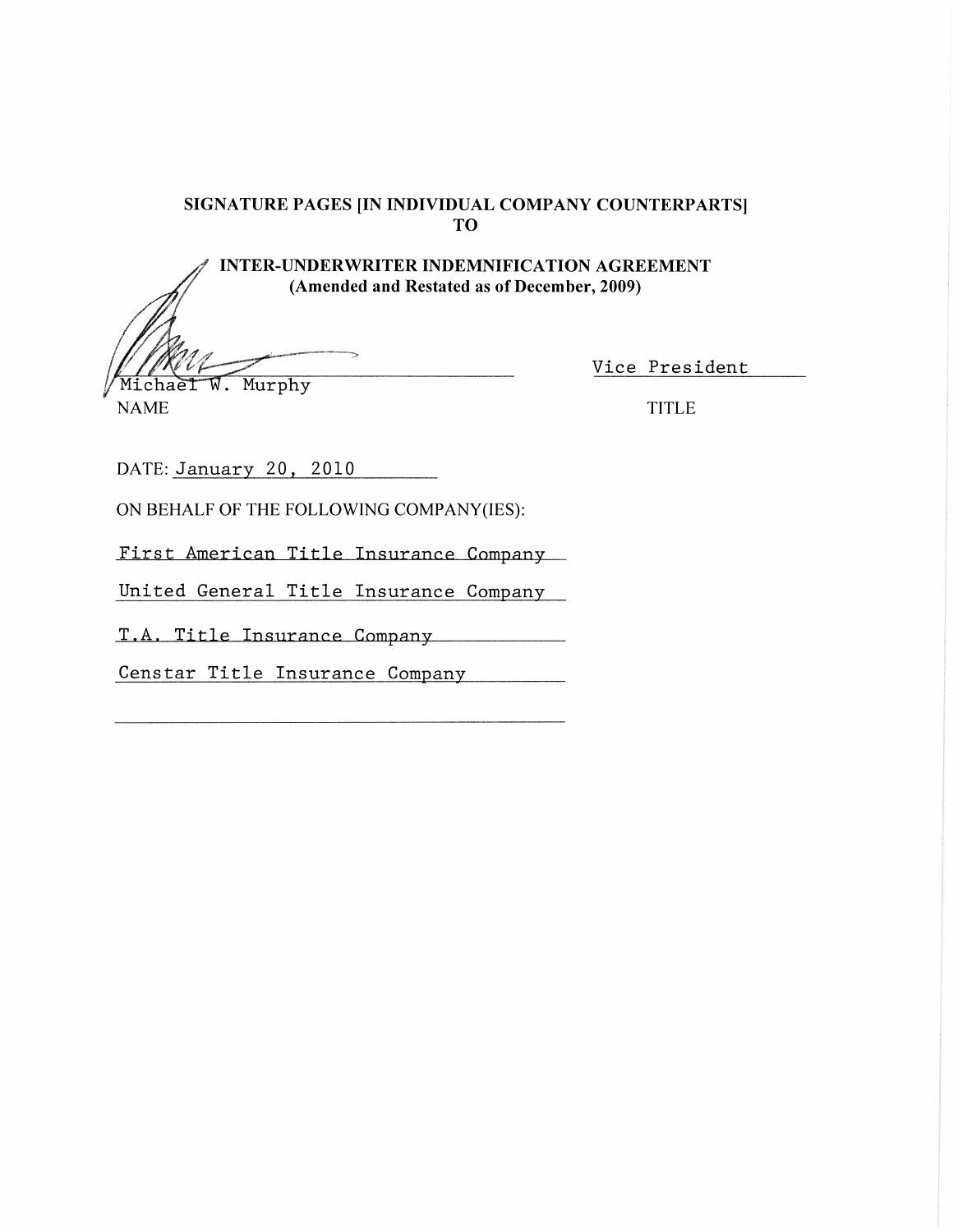INTER-UNDERWRITER INDEMNIFICATION AGREEMENT (Amended and Restated as of December, 2009)

Wilhel w. Cather

Vice Aresident

NAME MIChael W. Aiken

**TITLE** 

DATE: <u>Janvary</u> 26,2010

Investors Title Insurance Company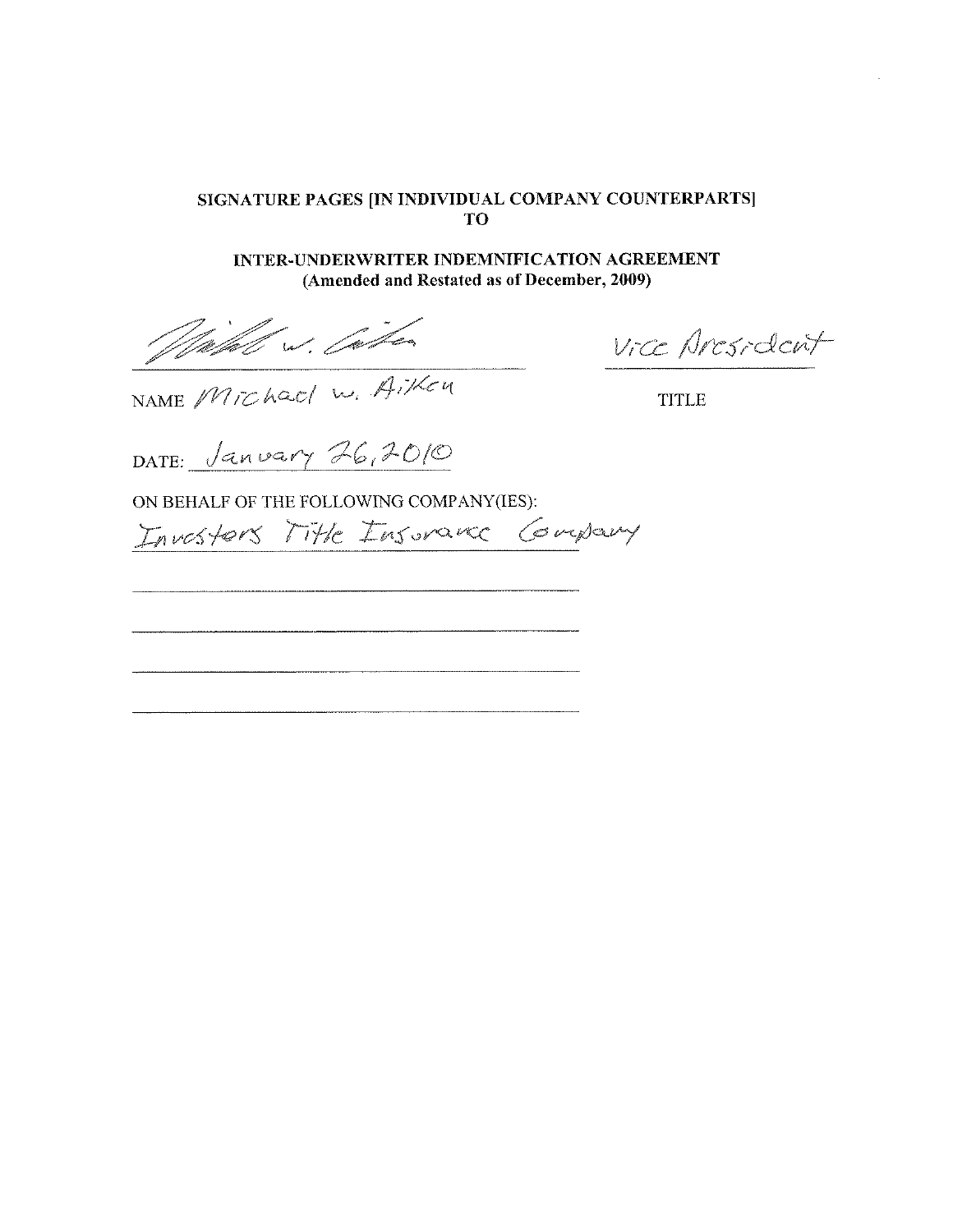**INTER-UNDERWRITER INDEMNIFICATION AGREEMENT** (Amended and Restated as of December, 2009)

Gary M. Ham

**NAME** 

V.P. & N.J. State Manager

**TITLE** 

DATE: December 11, 2009

ON BEHALF OF THE FOLLOWING COMPANY(IES):

Lawyers Title Insurance Corporation

Commonwealth Land Title Insurance Company

LandAmerica NJ Title Insurance Company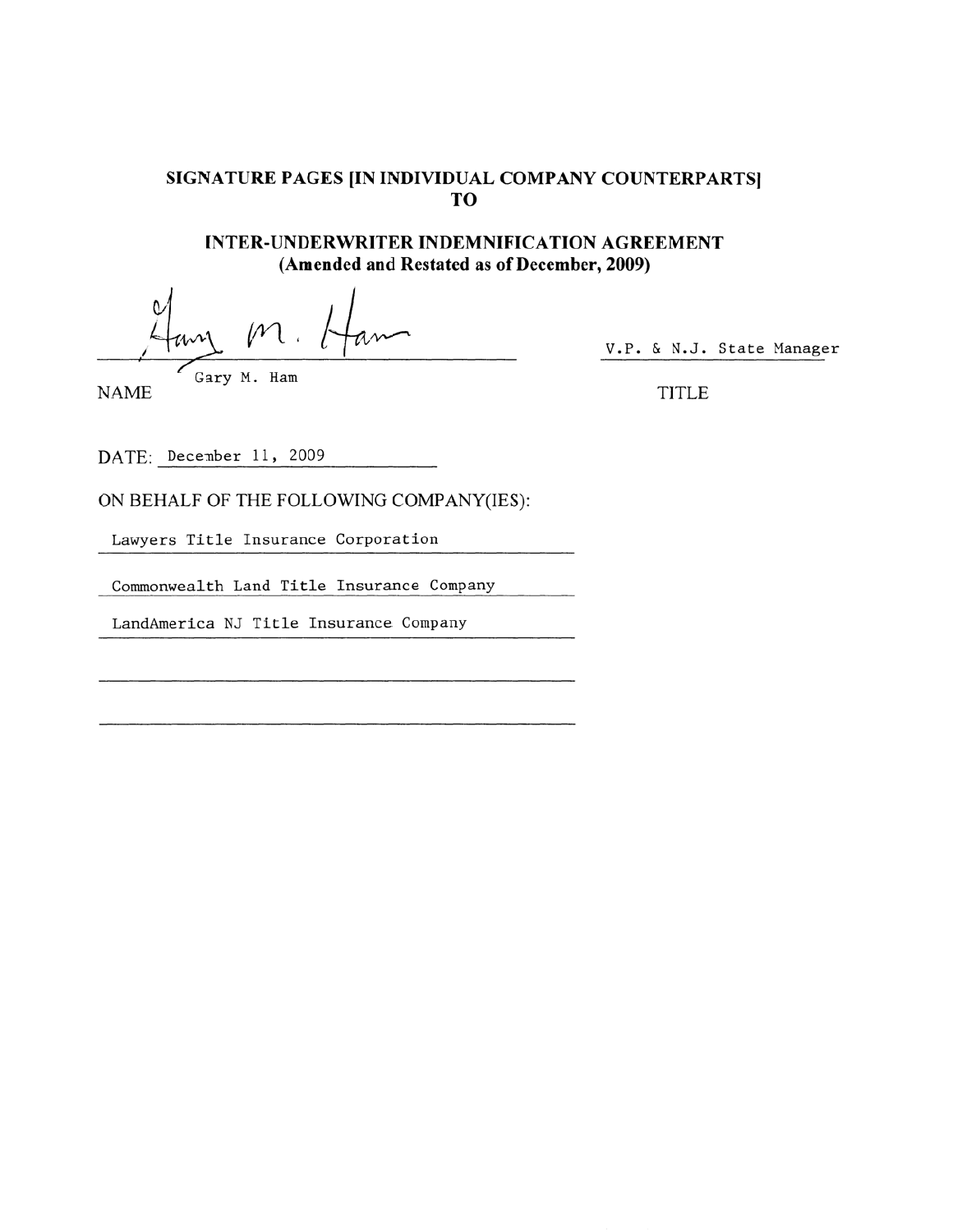**INTER-UNDERWRITER INDEMNIFICATION AGREEMENT** (Amended and Restated as of December, 2009)

Gary M. Ham

V.P. & N.J. State Manager

**NAME** 

**TITLE** 

DATE: December 11, 2009

ON BEHALF OF THE FOLLOWING COMPANY(IES):

Lawyers Title Insurance Corporation

Commonwealth Land Title Insurance Company

LandAmerica NJ Title Insurance Company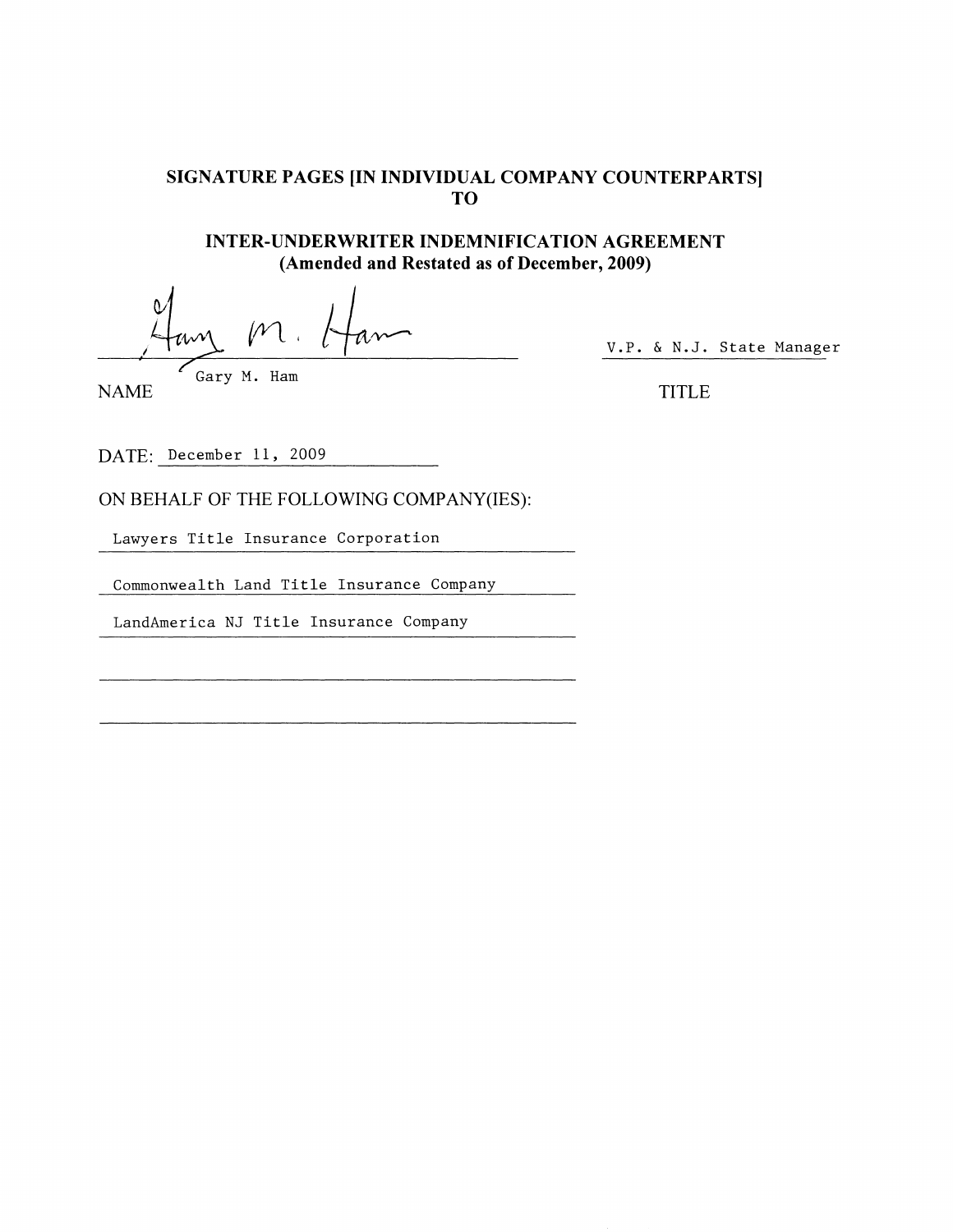**INTER-UNDERWRITER INDEMNIFICATION AGREEMENT** (Amended and Restated as of December, 2009)

EVP, General Counses

DATE:  $12 - 15 - 09$ 

ON BEHALF OF THE FOLLOWING COMPANY(IES): National Title Ins. of New York, Inc.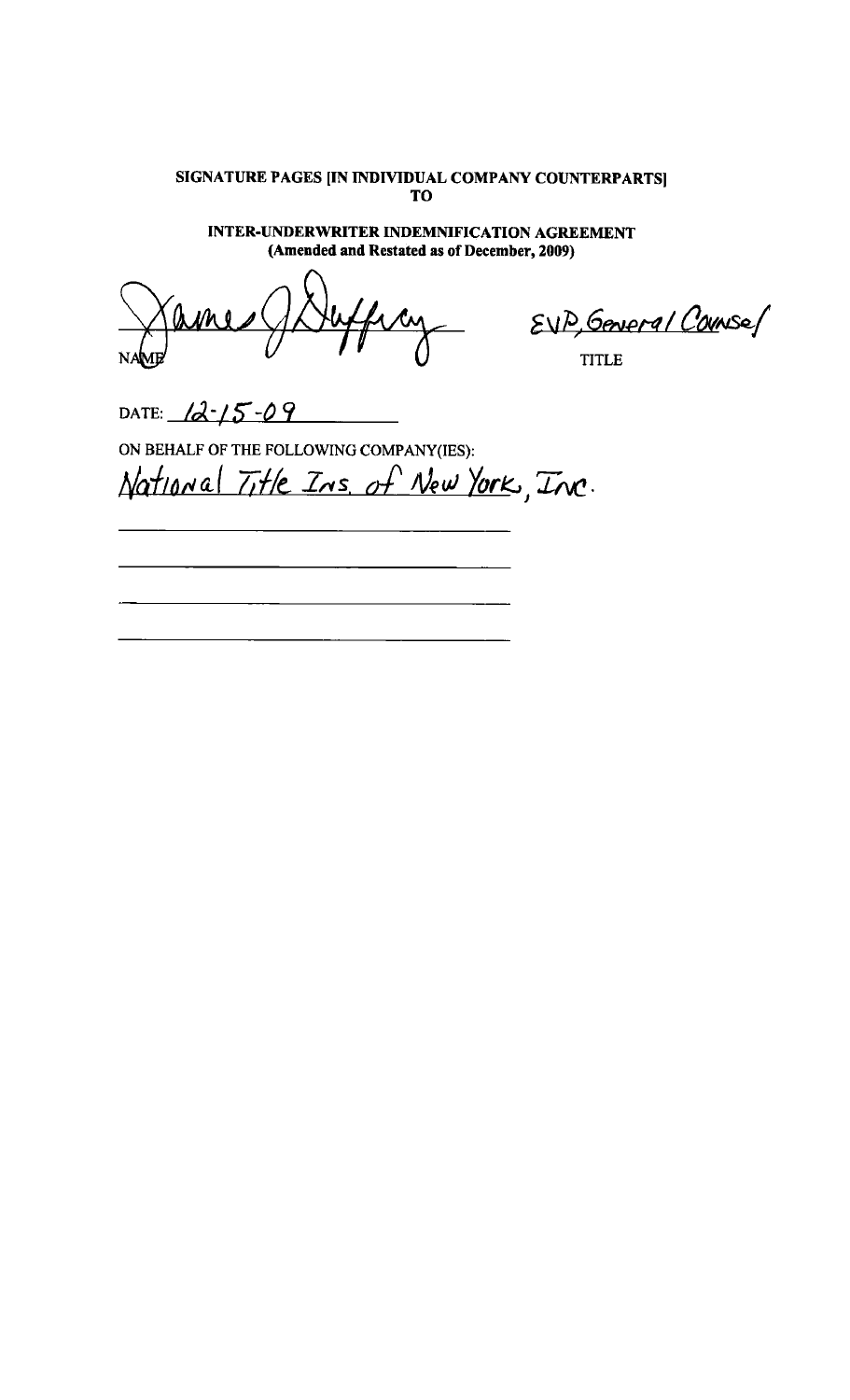### **INTER-UNDERWRITER INDEMNIFICATION AGREEMENT (Amended and Restated as of December, 2009)**

Frank A. Melchior S. V. P. & G. C.

NAME TITLE

DATE: December 10, 2009

ON BEHALF OF THE FOLLOWING COMPANY(IES):

\_\_\_\_\_\_\_\_\_\_\_\_\_\_\_\_\_\_\_\_\_\_\_\_\_\_\_\_\_\_\_\_\_\_\_\_\_\_\_\_\_\_\_\_\_\_\_\_\_\_\_

\_\_\_\_\_\_\_\_\_\_\_\_\_\_\_\_\_\_\_\_\_\_\_\_\_\_\_\_\_\_\_\_\_\_\_\_\_\_\_\_\_\_\_\_\_\_\_\_\_\_\_

\_\_\_\_\_\_\_\_\_\_\_\_\_\_\_\_\_\_\_\_\_\_\_\_\_\_\_\_\_\_\_\_\_\_\_\_\_\_\_\_\_\_\_\_\_\_\_\_\_\_\_

\_\_\_\_\_\_\_\_\_\_\_\_\_\_\_\_\_\_\_\_\_\_\_\_\_\_\_\_\_\_\_\_\_\_\_\_\_\_\_\_\_\_\_\_\_\_\_\_\_\_\_

New Jersey Title Insurance Company\_\_\_\_\_\_\_\_\_\_\_\_\_\_\_\_\_\_\_\_\_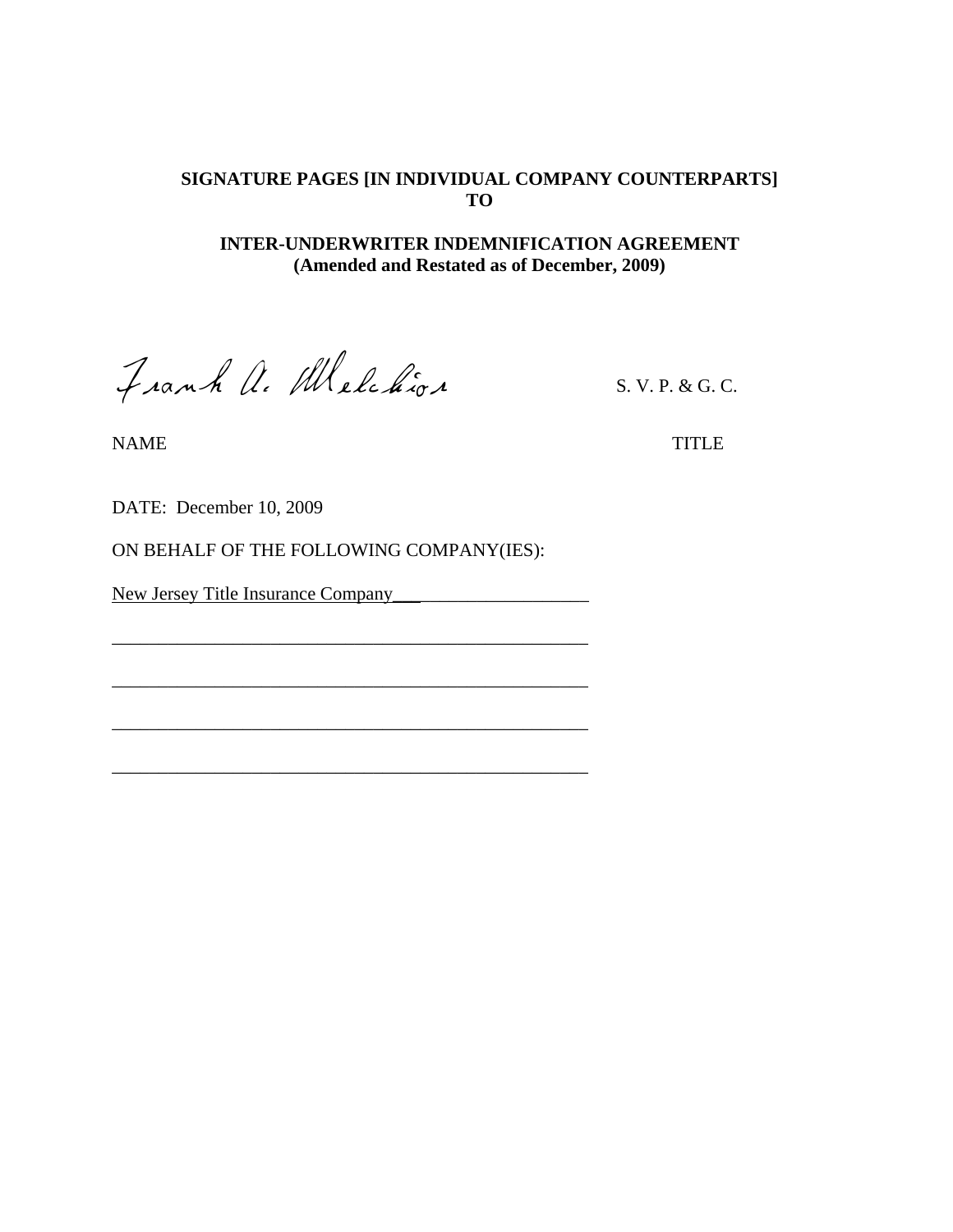**INTER-UNDERWRITER INDEMNIFICATION AGREEMENT** (Amended and Restated as of December, 2009)

Musl <u>njd f</u>

**NAME** 

Executive Vice Président

**TITLE** 

 $[-2]-10$ DATE:

ON BEHALF OF THE FOLLOWING COMPANY(IES): Imerican Title Insurance Company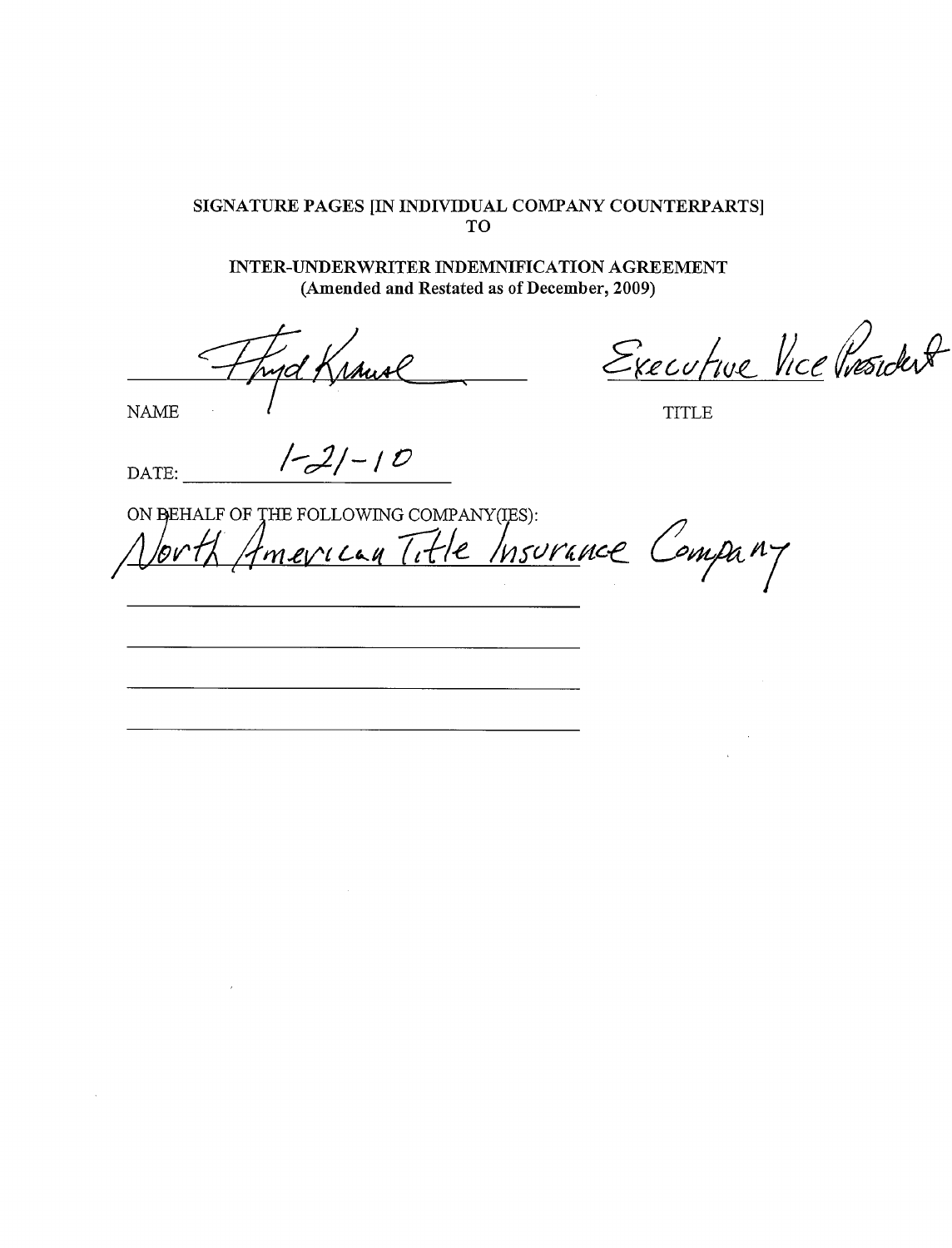INTER-UNDERWRITER INDEMNIFICATION AGREEMENT (Amended and Restated as of December, 2009)

**NAME** Daniel May

Vice President New Jersey State Manager<br>TITLE

DATE: February 15, 2010

ON BEHALF OF THE FOLLOWING COMPANY(IES):

Old Republic National Title Insurance Company 993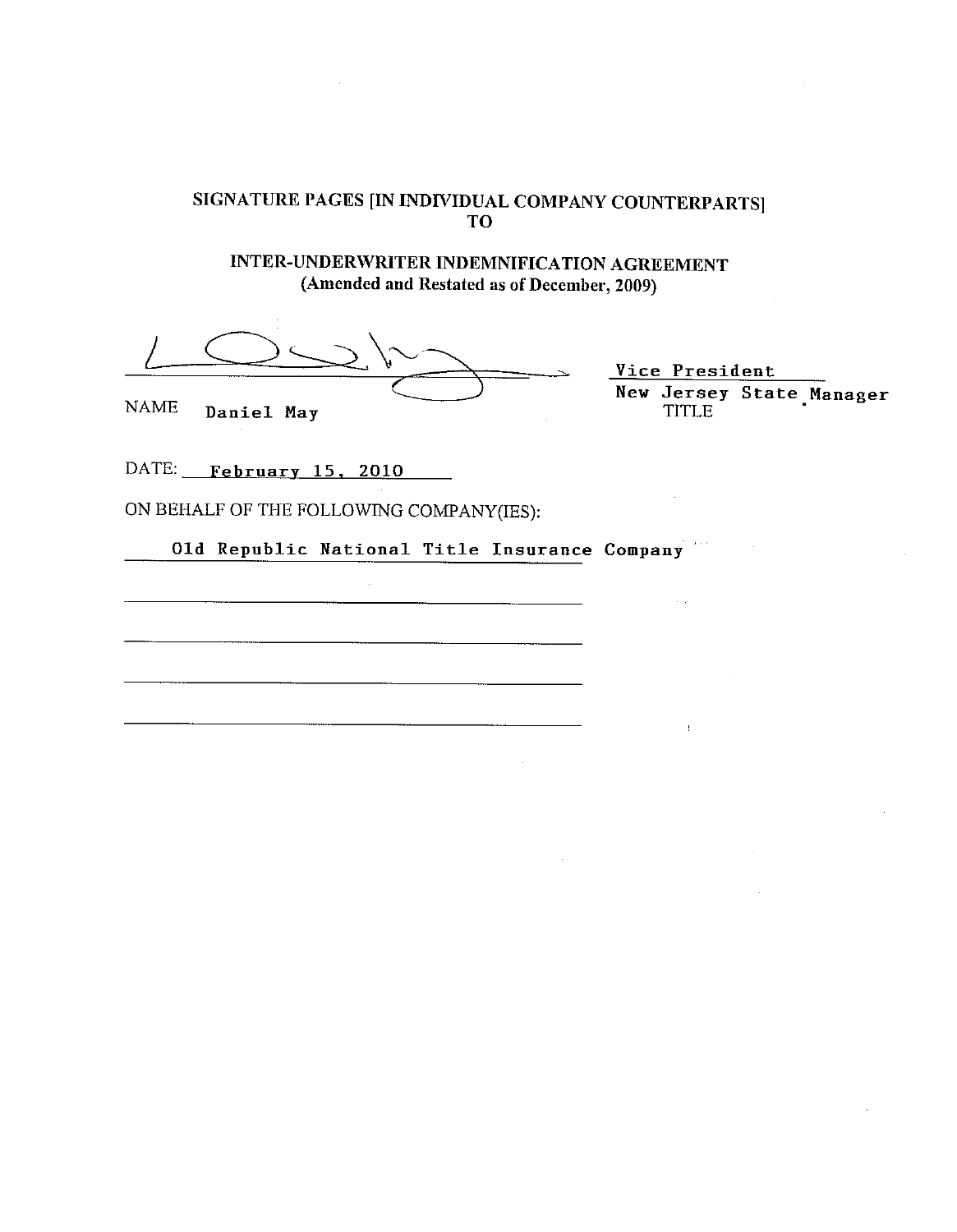INTER-UNDERWRITER INDEMNIFICATION AGREEMENT (Amended and Restated as of December, 2009)

Roberta Mussy

 $V P$ 

**TITLE** 

**NAME** 

DATE:  $2/1/$  $^\prime$ 10

Security Title Guarantee Corp. of Balt.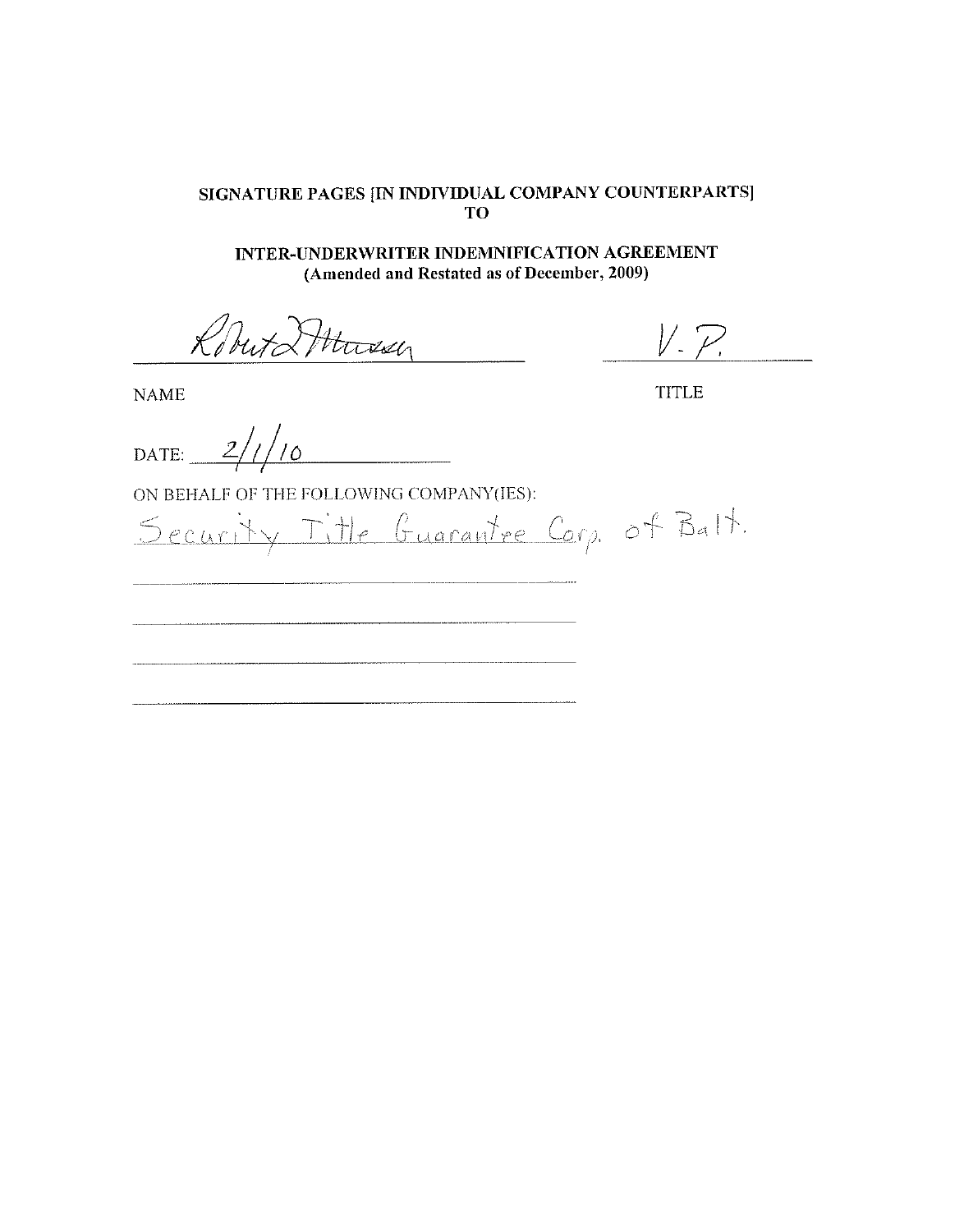### SIGNATURE PAGES [IN INDIVIDUAL COMPANY COUNTERPARTS] TO<sup>1</sup>

INTER-UNDERWRITER INDEMNIFICATION AGREEMENT (Amended and Restated as of December, 2009)

Frelet Wha  $LYO\theta H$  FOWLER NAME

ALENT SERVICES MER., U.P.

**TITLE** 

DATE:  $\frac{1}{2}$ 

<u>STEWART TITLE GUARANT</u> COMPANY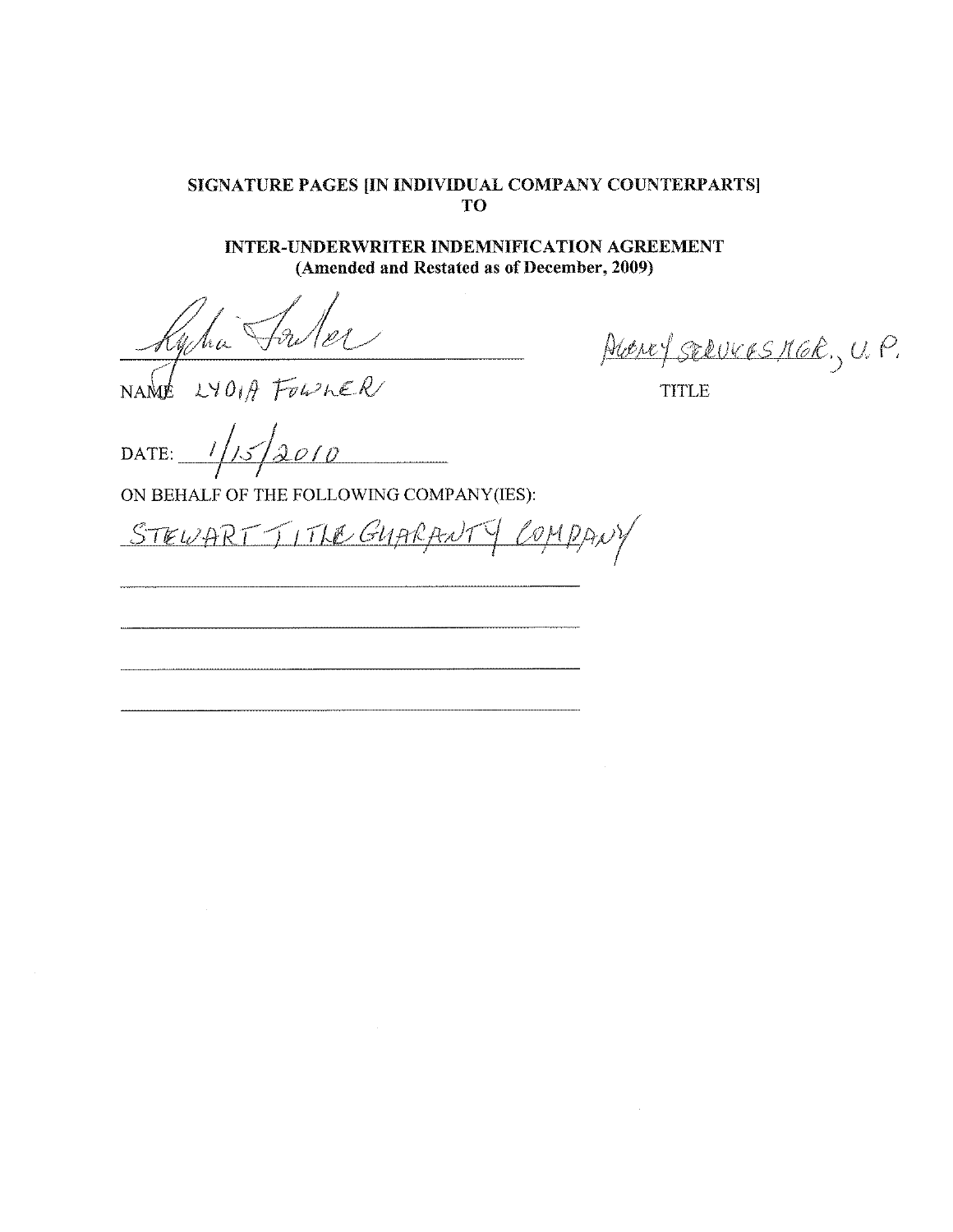**INTER-UNDERWRITER INDEMNIFICATION AGREEMENT** (Amended and Restated as of December, 2009)

LURISTOPHER PHILLIPS NAME  $\sqrt{7}$ .

PRESIDENT

**TITLE** 

 $3,64$  $12.$ DATE:

TITLE RESOURCES GUARANTY COMPANY